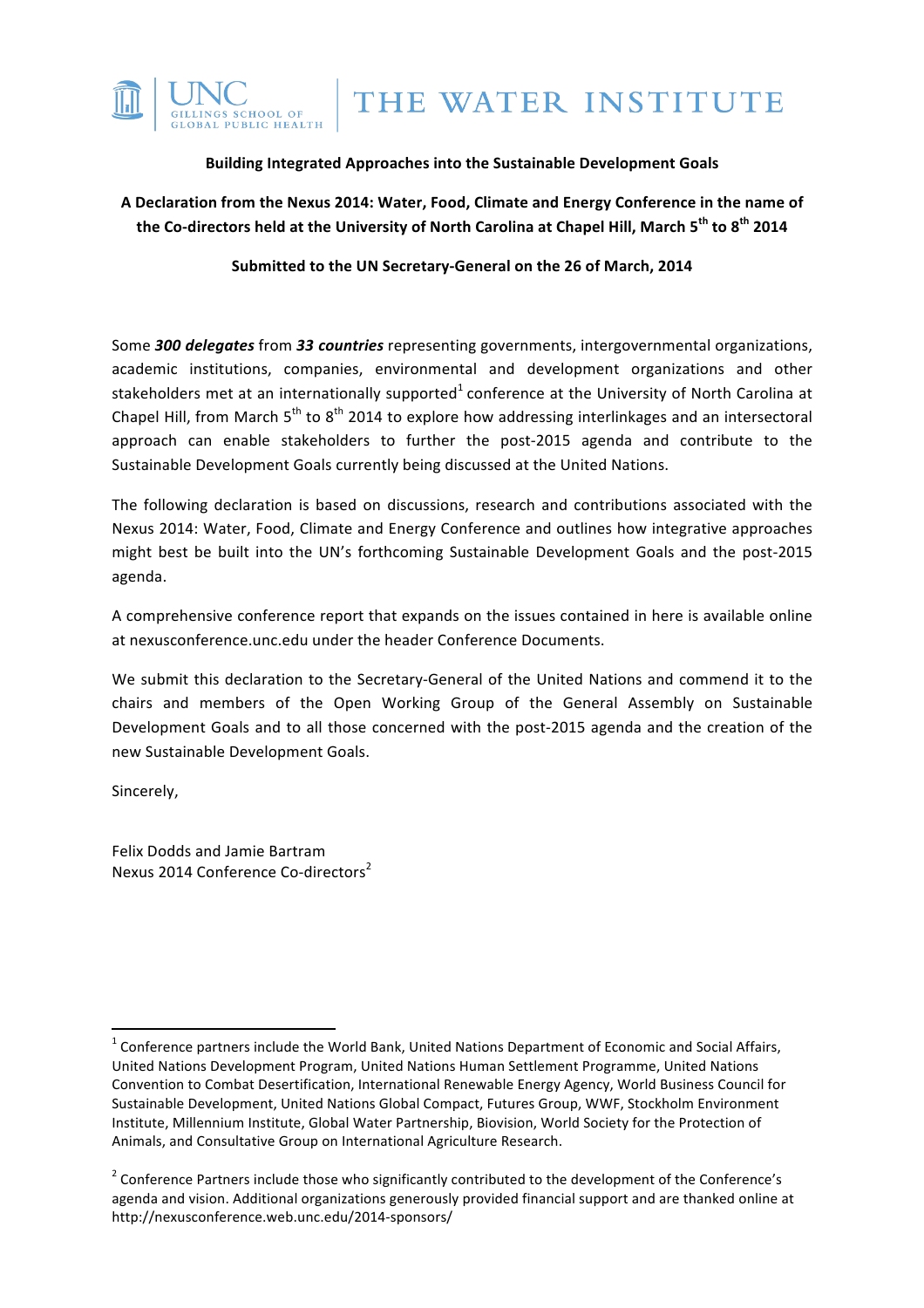Building Integrative Approaches into the Sustainable Development Goals

A Declaration from the Co-directors of the Nexus 2014: Water, Food, Climate and Energy Conference at the University of North Carolina at Chapel Hill, March  $5^{th}$  to  $8^{th}$  2014

## **Principles**

- 1. The world needs a **shared set of basic values** to provide a framework to guide the global community.<sup>3</sup>
- 2. The world is a single complex system in which all the parts and subsystems constantly interact. Global problems such as persistent poverty and climate change should be viewed from this perspective and solutions and policy interventions should be sought that are beneficial for the system as a whole.
- 3. Our top priorities are to further a global transition to sustainable patterns of living, production, and development and to create inclusive and sustainable global economies that can **eradicate extreme poverty** and ensure the fulfillment of every individual's basic human rights.
- 4. Unsustainable patterns of production and consumption are leading to severe pressure on **planetary boundaries** that must be reduced to avoid further damage to planetary systems and ensure critical tipping points are not reached.
- 5. Everyone contributes, as consumers and producers, to the global economy. **Global, regional,** national, and local solutions are needed to tackle systemic problems facing the world's systems and their interactions with the global human economy.
- 6. New global approaches must reflect the diversity of **local and country- contexts** and support initiatives that contribute to the eradication of poverty while transitioning to more sustainable, inclusive, and resilient economies.
- 7. Permanent solutions to the world's problems demand approaches that transcend individual sectors, are **beneficial for the system as a whole,** and address the needs of all people in an inclusive manner.
- 8. New institutional arrangements that move **beyond sectoral or silo governance structures** can encourage cooperation between governmental departments and form partnerships with business and other stakeholders that discourage silo thinking, tackle cross-sectoral problems, and implement integrative solutions.
- 9. Long-term solutions must be grounded in a **human rights framework** with an explicit recognition of the rights of women, including a fulfilment of the unmet demand for voluntary family planning to slow rapid and unsustainable population growth.

<u> 1989 - Jan Samuel Barbara, margaret e</u>

 $3$  Prior examples of such a shared set of principles includes the 2000 Earth Charter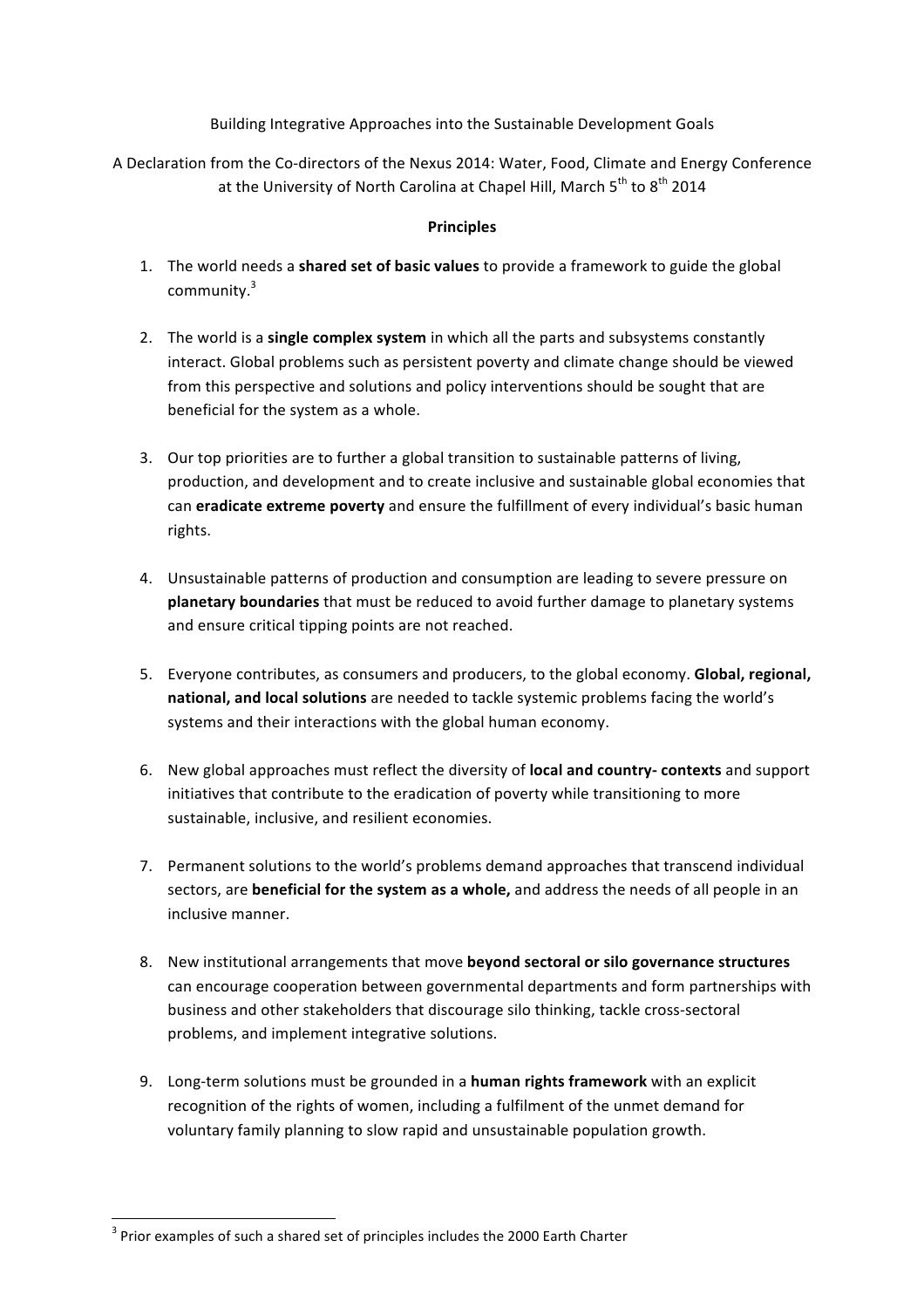#### **Recommendations**

As the Open Working Group formulates its recommendations for future Sustainable Development Goals (SDGs), we urge its members and chairs to consider that:

- 1. **The SDGs** are an opportunity to articulate the promise of a well-executed sustainable development agenda in a set of goals, targets and indicators that are specific, universal and flexible and capable of being achieved by 2030.
- 2. The SDGs must catalyze sustainable development in all countries, partsof society and sectors of the economy by reanimating institutional structures and initiatives at every governance level to advance human well-being and protect the integrity and resilience of the planet's natural systems.
- 3. The SDGs must express a balanced determination to achieve both poverty eradication and other development objectives, and to move decisively towards more equitable and sustainable patterns of consumption and production throughout the world.
- 4. **The SDGs** must push national and supranational entities to re-design institutional arrangements to encourage partnerships that span sectors and incorporate business, citizens and other stakeholders.
- 5. **The SDGs** must highlight the added value of combining the sustainability and poverty reduction agendas rather than casting sustainability as a necessary constraint. Potential examples of this approach include the concept of irreversible poverty eradication and of maximizing the sustainable yield from the oceans for human nutrition.
- 6. Governments must engage all stakeholders in the sustainable development agenda-setting process. The **business community** at all levels<sup>4</sup> should be an active partner in order to further promote improved integrated resource management, more effective multi-sector collaborations, more equitable pricing structures, and more inclusive business models. An effective sustainable development agenda will encourage companies to overcome resource mismanagement and go beyond it to the opportunities created by proper resource management.
- 7. **Governments** should establish national multi-stakeholder bodies chaired by Heads of State and reporting to each country's respective legislative body as well as the High Level Political Forum at the United Nations in order to help secure implementation of the SDGs and ensure an integrative approach.
- 8. Governments have a role to play in correcting market failures. They need to ensure the integrity of financial markets and realign incentives and behaviors for a healthier financial system that accounts for sustainability issues. They must also support regulatory evolution to support new mechanisms and create market environments that will shift capital towards sustainable development and supporting the eradication of poverty.

<u> 1989 - Jan Samuel Barbara, margaret e</u>

 $4$  All levels means all levels of government, local, sub national and national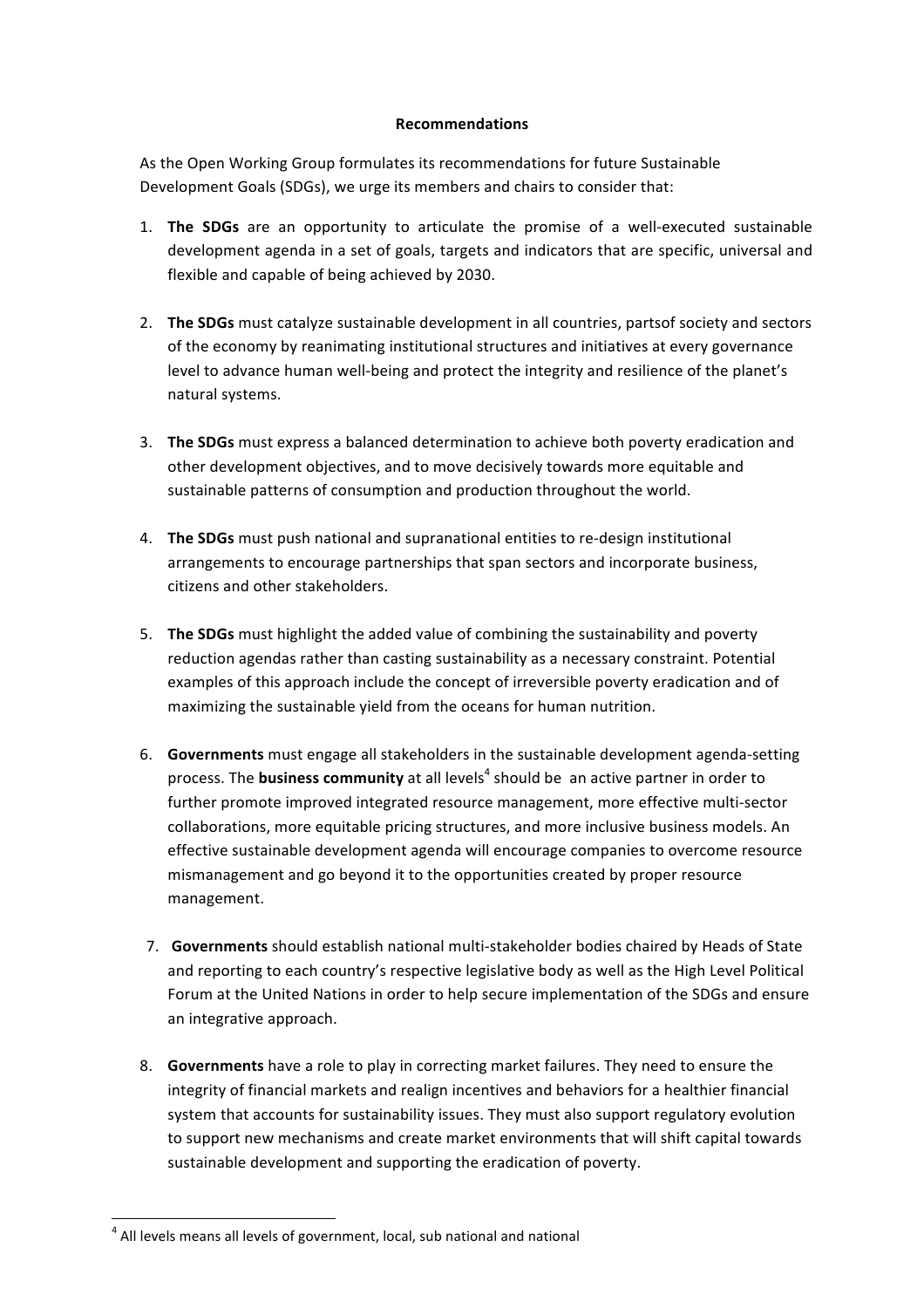- 9. The **scientific community** must undertake and deliver interdisciplinary and trans disciplinary research that identifies new policy approaches and grounds them in in robust science, defining what is and is not a cross-cutting issue, and providing policy makers with evidence and tools that match their needs.
- 10. **Social entrepreneurs** need a funding platform for innovative projects that advance integrated action on cross-sector issues. Such a platform should be paired with experienced practitioners to serve as mentors.
- 11. Sustainable cities depend on sustainable country sides and rural transformation; **Local and** regional governments must respond not just to issue linkages but also to spatial linkages between societies, ecosystems, and economies. Urban and rural landscapes and human settlements are inextricably linked and policy-making must reflect this.
- 12. Ensuring global food security while also eradicating rural poverty requires investing in empowering the 500 million small-holder farms worldwide to step up their productivity and incomes, through ensuring an enabling environment for their investment in sustainable agricultural intensification, with particular attention to achieving sustainable management of soils, water, energy, and biodiversity. Governments should also eliminate distorting agriculture subsidies.
- 13. The development community should work with the **agriculture community** to ensure it has the tools for continued and sustainable growth in yields for growers and food supply for consumers, mitigation of the adverse impacts of agriculture and adaptation to changing environmental conditions.
- 14. Ensuring global food security requires a more sustainable and economically viable agriculture based on a proper and efficient balance between plant- and animal-based production. Such a balance would also enhance the nutritional value of global food consumption, restore soil fertility, protect water sources and plant and animal genetic diversity, promote biodiversity and enhance ecosystem services and resilience to climate change and natural disasters.

### **Integrated Sustainable Development Goals**

An integrative approach is a valuable strategic tool for operationalizing the goals and targets of the Sustainable Development Goals and the post-2015 development agenda. Constructing integrated goals and targets presents challenges but also clear opportunities for policy makers. To encourage conversation and the further development of potential goals and targets, the following annex provides a few examples of potential integrated goals and targets.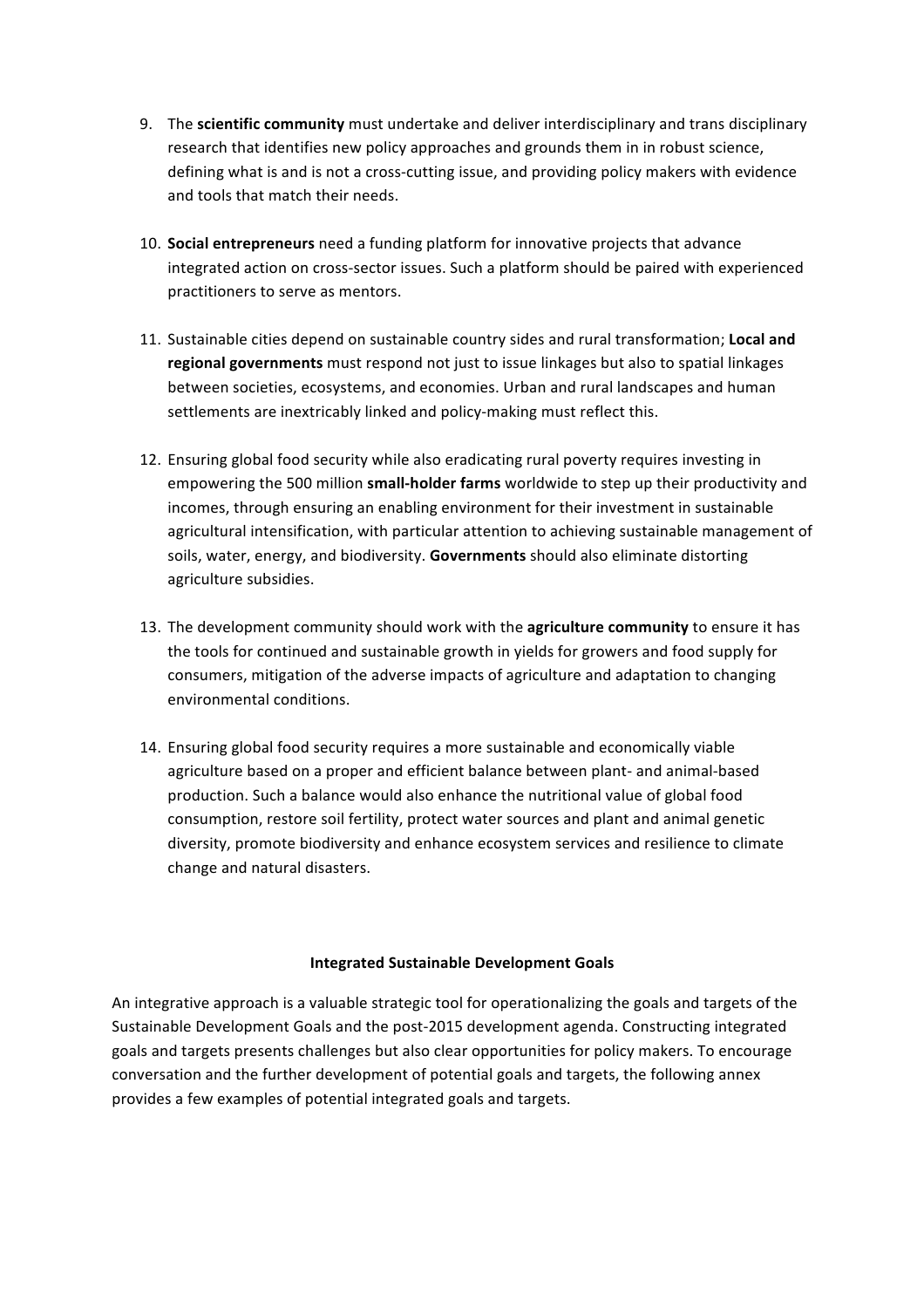#### **Annex**

|                                           | <b>Goals</b>                                                                                                                                                                       | <b>Targets</b>                                                                                                                                                                            | <b>Focus Area</b>                                                 |
|-------------------------------------------|------------------------------------------------------------------------------------------------------------------------------------------------------------------------------------|-------------------------------------------------------------------------------------------------------------------------------------------------------------------------------------------|-------------------------------------------------------------------|
| <b>Basic</b><br>Goal/Target               | Basic goal.<br>Eradicate malnutrition<br>and hunger.                                                                                                                               | For basic goals.<br>Reduce numbers in hunger by x<br>% per annum, or by y people per<br>annum.                                                                                            | OWG Co-Chairs'<br>Focus Area #2<br>Food Security and<br>Nutrition |
| Integrated<br>Goal/Target                 | Eliminate hunger at the<br>same time as using<br>energy and water more<br>efficiently in the<br>agriculture and food<br>sector and<br>strengthening<br>ecosystems.                 | Improve water and energy<br>efficiency in agricultural sector<br>by x and y % respectively per<br>annum. Increase percentage of<br>land under agro-ecological<br>practices by x % by 2030 |                                                                   |
|                                           |                                                                                                                                                                                    |                                                                                                                                                                                           |                                                                   |
| <b>Basic</b><br>Goal/Target<br>Integrated | Achieve access to safe<br>water for all.<br>Achieve decent<br>sanitation services for<br>all.<br>Achieve access goals at                                                           | Reduce numbers without<br>adequate water by x% per<br>annum.<br>Reduce numbers without<br>sanitation services by y% per<br>annum.<br>Reduce losses of water in                            | OWG Co-Chairs'<br>Focus Area #6<br>Water and Sanitation           |
| Goal/Target                               | the same time as<br>improving<br>management of water<br>everywhere so as to<br>maintain integrity of<br>water resources and<br>limit the energy<br>demands of the water<br>sector. | catchment areas by x% per<br>annum. Improve management of<br>water in key water demand<br>sectors by y% per annum.                                                                        |                                                                   |
|                                           |                                                                                                                                                                                    |                                                                                                                                                                                           |                                                                   |
| <b>Basic</b><br>Goal/Target               | Achieve access to<br>energy for all.                                                                                                                                               | Expand access by x% per annum.<br>Reduce numbers without access<br>by y% per annum                                                                                                        | OWG Co-Chairs'<br>Focus Area #7<br>Energy                         |
| Integrated<br>Goal/Target                 | Access to energy for all<br>at the same time as<br>achieving global<br>reductions in CO2<br>emissions.                                                                             | Improve energy efficiency in all<br>sectors by x% per annum.<br>Achieve y% penetration of<br>renewables by year z.                                                                        |                                                                   |